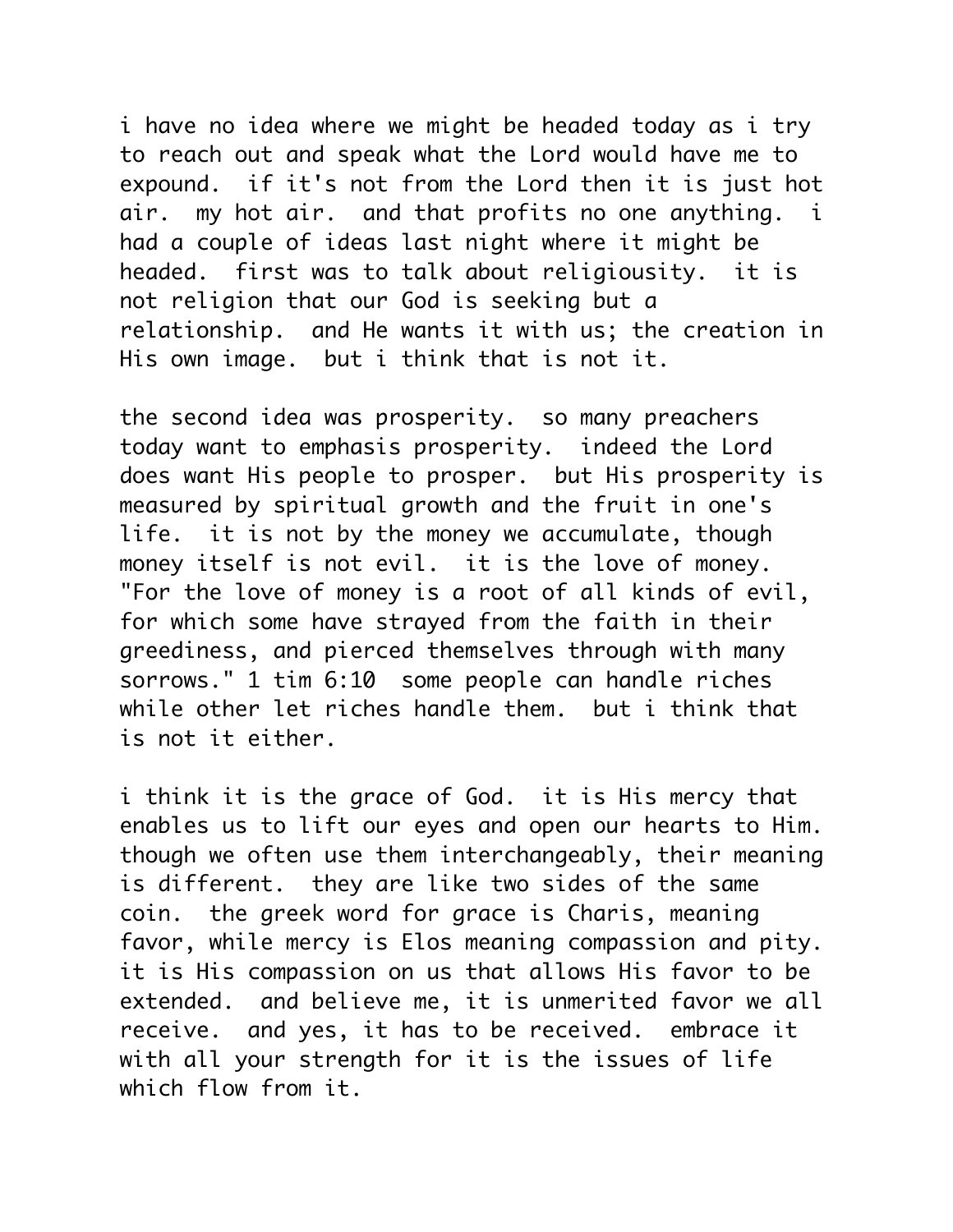there are none that are able to say that they have earned this reward by their own merits. the word says "for all have sinned, and come short of the glory of God." rom 3:23 if one spent their whole life doing good, it would still not be enough. there remains a debt that must be paid. that debt can only be paid by One who was born without sin. there is a sin nature we all inherited from the one who birthed us all. but there is One who was birthed by a power that remained unstained by sin. it is His nature that we inherit as we are born again into a new beginning.

His grace and mercy is waiting for us all. He is that Father that rushes to greet the prodigal son that has gone astray. His forgiveness knows no limits for the one who recognizes how fall they have fallen and displays a heart of true repentance. that means they are ready to turn from their ways and embrace His ways. to please Him becomes your purpose. no longer the thing which pleases your own fancy. to such a one He will pour out an abundance of joy and fulfillment. He will be there to catch us when we stumble and fall. and we all will.

seek now to know this God who seeks to know you. it will change your life to something meaningless and fill it with His wonders. He does not dole out His treasures to those who only dig shallow. one must dig deep to reach His richest items. it will cost more than many are willing to give.

that doesn't mean they will not taste the goodness of His salvation. to know His riches will require a